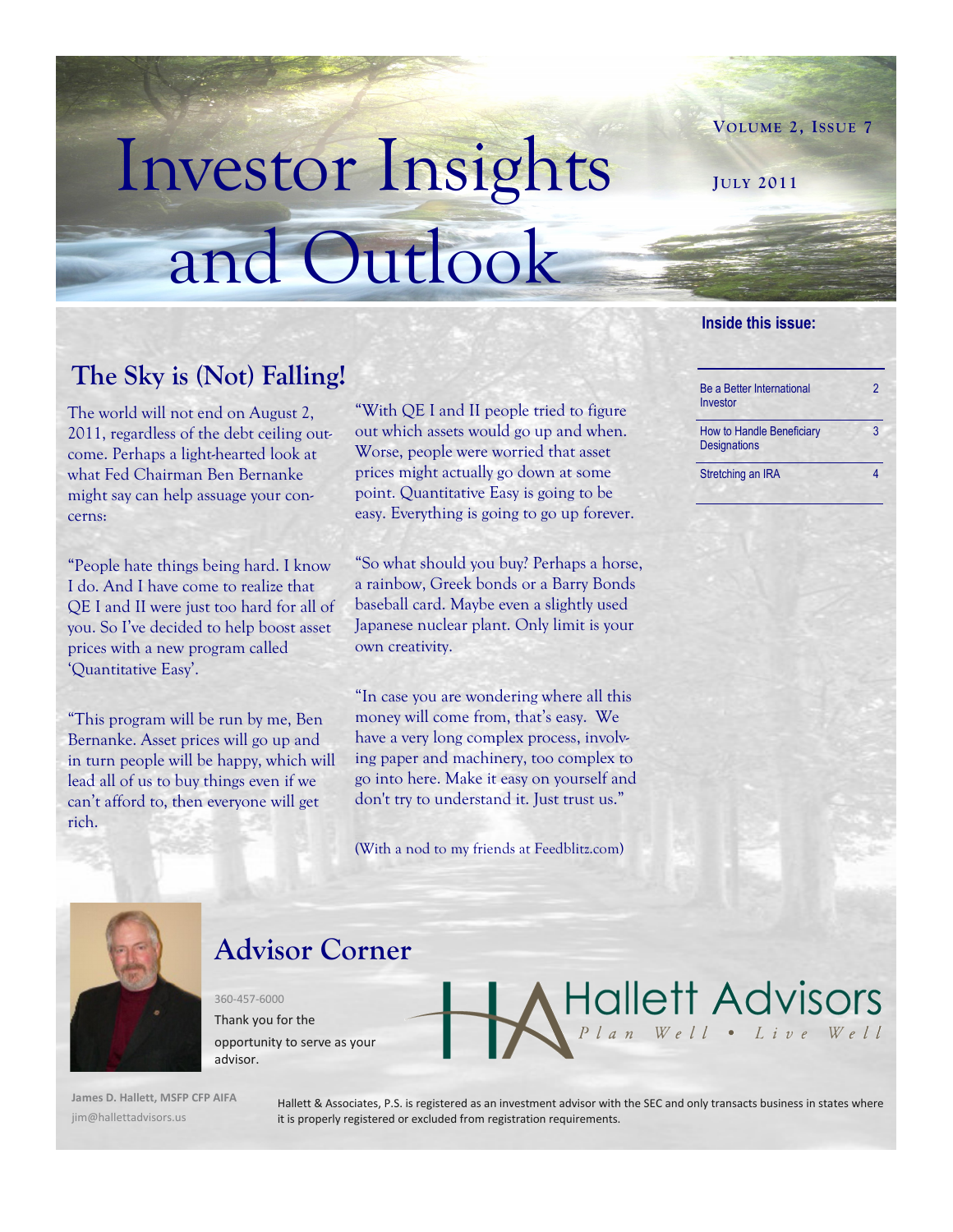#### **Dividends and Total Return**

**Even though the world seems "flatter" and more interconnected, international funds can be an important part of your wealth management plan.**

International funds have received a lot of attention in recent years, and this should come as no surprise. For starters, it has become increasingly common for investors to build multi-fund international portfolios rather than rely on individual foreign offerings for all their overseas exposure. Further, international funds have posted exceptional gains in recent years (except 2008). This may sound good if a significant part of your portfolio is devoted to international funds, but be sure the popularity and performance of overseas offerings hasn't made you complacent.

In fact, it's just as important to periodically reexamine the parts of your portfolio that have done well and reevaluate the portions that have lagged.

If you do take on international funds, remember to keep both your near-term expectations and your overseas exposure in check. You can also consider conservative foreign funds.

The first step is to set reasonable expectations for the short- to mid-term prospects of international funds. The superior relative gains posted by various types of overseas offerings in recent years, with the exception of 2008, may not be sustainable in the long run.

Given the superior performance of overseas offerings, check to see whether their overall foreign exposure exceeds the upper end of their international allocation range. A great portfolio performer can take on a larger percentage than you intended. Keeping an eye on your international allocation can help lower the overall risk of a portfolio.

The illustration paints a rather clear picture of this. In 1970 this portfolio began with an equal allocation to international stocks, U.S. stocks, and U.S. bonds. However, due to the strong performance of international stocks during the 1980s and 1990s, allocation to this asset class jumped to 52%. While many might overlook this shift in international exposure, keep in mind that international stocks have historically been riskier than their U.S. counterparts. As a result, the portfolio may take on an additional level of risk.

If you need to rebalance your overseas portfolio to reduce overall risk, or seek more foreign exposure, consider conservative foreign investment vehicles. Aggressive international investments have a higher probability of incurring damage during a prolonged downturn. Investing in conservative foreign funds can help balance this risk.

#### Importance of Rebalancing



Diversification does not eliminate the risk of experiencing investment losses. This is for illustrative purposes and not indicative of any investment. An investment cannot be made directly in an index. Past performance is no guarantee of future results. Government bonds are guaranteed by the full faith and credit of the U.S. government as to the timely payment of principal and interest, while returns and principal invested in stocks are not quaranteed. International investments involve special risks like fluctuations in currency, foreign taxation, economic/political risks, and differences in accounting and financial standards

Source: U.S. stocks are represented by the Standard & Poor's 500<sup>®</sup>, which is an unmanaged group of securities and considered to be representative of the stock market in general. International stocks are represented by the Morgan Stanley Capital International Europe, Australasia, and Far East (EAFE®) Index. U.S. government bonds are represented by the 20-year U.S. government bond.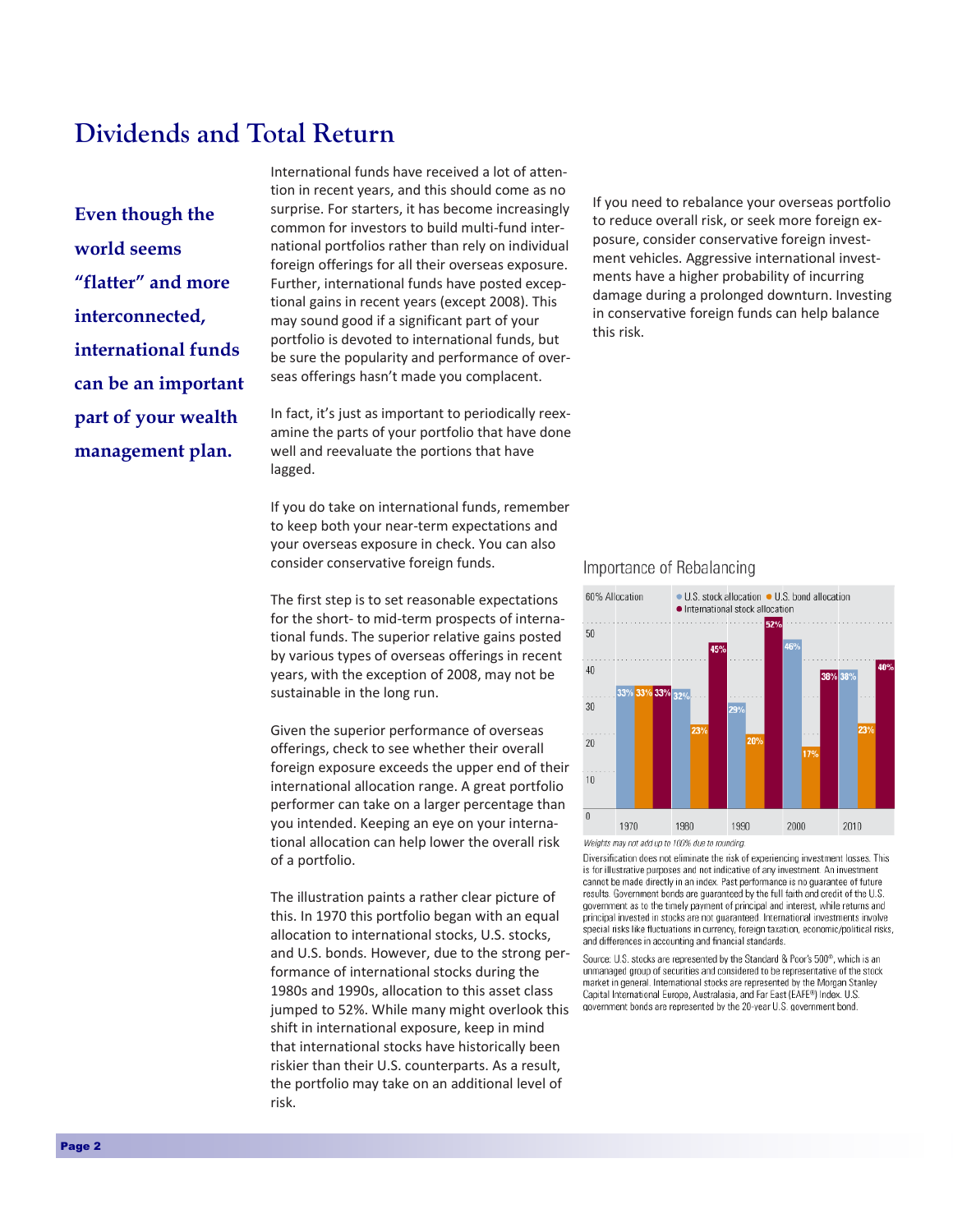#### **How to Handle Beneficiary Designations**

**When was the last time you reviewed your designations?** Designating beneficiaries for your company retirement plan, life insurance policies, and other assets might seem like a no-brainer. Chances are you would like those near and dear to you to inherit any money you've accumulated during your lifetime, so making sure that happens should be as simple as writing their names on the appropriate forms, right? Well, if only it were that simple. Naming beneficiaries can be more complicated than you might think, and it's a decision that may have significant repercussions for your loved ones.

Know the Basics: You can name almost anyone, or anything, as your beneficiary, including individuals, charities, and trusts. However, it is important to note that children under the age of majority—18 or 21, depending on the state in which you live—cannot be named as beneficiaries of life insurance policies, retirement plans, or annuities. If a beneficiary is not designated, assets will have to go through probate, which can be a lengthy and costly process. Also, be aware that beneficiary designations will override bequests you've made in your will, so please do not rely on your will to sort out these issues. This leads to our second point.

Keep Your Designations up to Date: It would be advisable to review your beneficiary designations on a regular schedule, ideally as part of an annual review of your finances. Major life events, such as a marriage, a divorce, the birth of a child, or the death of a loved one may require that you make changes to your designations. Don't procrastinate on this, as it may end up affecting others' lives. Moreover, you'll also want to review your designations if you or your employer have recently switched retirementplan or insurance providers. You should not assume that the beneficiaries you specified with your previous provider will automatically carry over to the new one.

Bear in Mind the Tax Consequences: If you decide to designate someone other than your spouse as the beneficiary of your company re-

tirement-plan assets, he or she may have to take mandatory distributions from that plan and, in turn, pay taxes on the money. Your spouse, on the other hand, will be able to roll over your retirement-plan assets into his or her own individual retirement account (IRA) and won't have to pay taxes until distributions begin. There can also be estate taxes to keep in mind if you name a beneficiary other than your spouse. Needless to say, it would be in your best interest to speak with a tax advisor or someone who specializes in estate planning to go over possible tax ramifications.

Be Specific: It pays to be as specific as possible when designating beneficiaries. Most beneficiary designation forms allow you to name multiple primary and contingent beneficiaries and to specify what percentage of assets you'd like distributed to each upon your death. For example, you can state: "I hereby designate my wife, Jane Smith, as primary beneficiary" or "I hereby designate my two children, John Smith and Allison Smith, as contingent beneficiaries, with the proceeds to be divided equally among them." Of course, it is recommended that you discuss these important matters with your family members beforehand, so that they are prepared and know what to expect.

You Can Use a Legal Trust as a Beneficiary: What if you are in a situation where you can't (or you don't want to) name a person as a beneficiary? You can use what is called a legal trust. A trust means that you don't leave the money directly to the beneficiary, but to an institution (such as a bank) who manages it for the beneficiary. This is especially useful when minor children or disabled relatives are involved. A trust can be revocable (you can change the provisions later), or irrevocable (can't be undone).